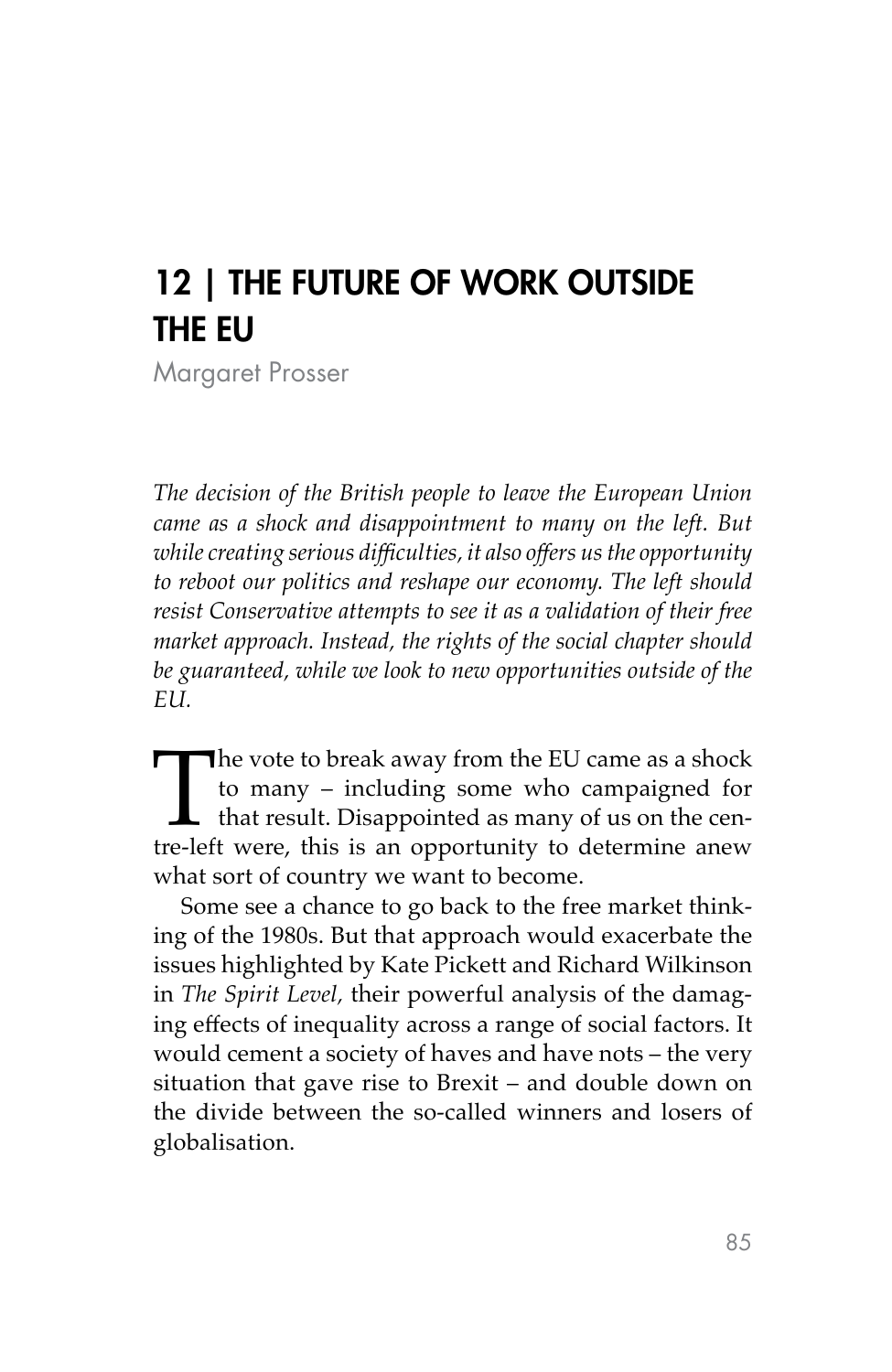Alternatively, this could be an opportunity to tackle inequality and bring people together, an approach that sits more comfortably with the values of the Labour party and which would enable people to feel included and able to move forward in society. The provision of decent employment is central to achieving these goals.

But how are we going to do this from outside of the EU? There is no settlement yet on what our future relationship will look like, but it seems likely that the free movement of people will come to an end. That decision alone is likely to lead to a massive shortage of available labour for some of the occupations less favoured by UK citizens; the agricultural sector, for example, relies on workers from overseas to do the picking and the planting. But this could force upwards pressure on wages and conditions as employers attempt – aided, ideally, by government legislation – to make the jobs they provide a more attractive prospect for UK workers.

Similarly, the hospitality and social care sectors rely heavily on EU labour. But according to the latest Jobs Outlook Survey conducted by the Recruitment Employers Confederation, employers are already flagging up a shortage of candidates for permanent and temporary posts in these areas.

So what would a plan look like that would aim to narrow the gap between the top and bottom of society and which would, via the world of work, enable people to advance in their career, improve their living standards and contribute towards the growth of our economy in a post-Brexit landscape?

Let us start with education, the vehicle which should lead to greater prosperity and a richer, fuller life.

The mantra of the Blair government of the late 90s was 'education, education, education'. And successive Labour governments certainly led to a big improvement in standards and qualifications. But the emphasis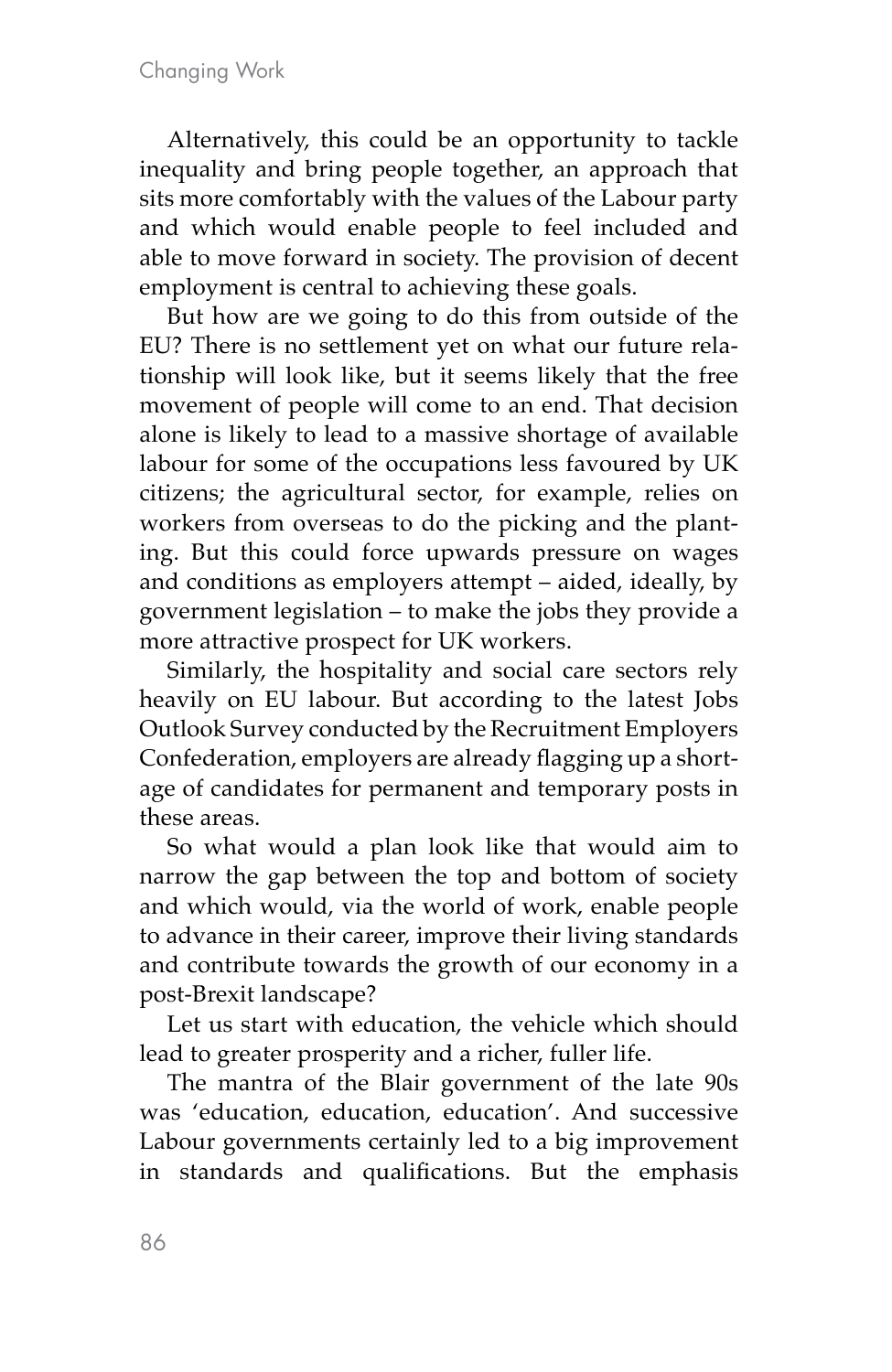on and higher funding for academic learning and qualifications was a mistake. There is a snobbishness about academic learning in this country which has been with us for many years and which is not helped by a belief that good GCSEs and A-levels are the only valuable educational outcomes.

To this day schools are funded and rewarded by the number of young people staying on in the sixth form and the percentage of pupils gaining five good GCSEs. Not only does this neglect or undervalue the skills or abilities of non-academic children, it positively discourages the school from pointing a young person towards vocational learning. Many schools will not allow company representatives in to talk about apprenticeships even though they may be a better route for some pupils, because it is not in their financial or status interests to do so. It cannot be beyond the wit of the Department for Education to devise a recognition and reward system which recognises vocational as well as academic achievement.

What's more, there is a serious shortage of girls studying maths and science subjects. Qualifications in these areas generally lead to well-paid and rewarding careers. The report of the 2006 Women and Work Commission, *Towards a Fairer Future*, recommended two things which still hold true. It noted that girls and boys approach maths and science very differently and based on evidence presented they recommended that girls and boys should be taught these subjects in separate classes. The report also promoted the Computer Clubs for Girls programme which recognised that girls' interests are very different from those of boys and proceeded to teach IT to girls in a way that caught their imagination and interest. While some say this is pandering to stereotypes, the programme has proven to be very successful in helping girls to maintain an interest in a subject previously thought by many of them to be geeky and not for them.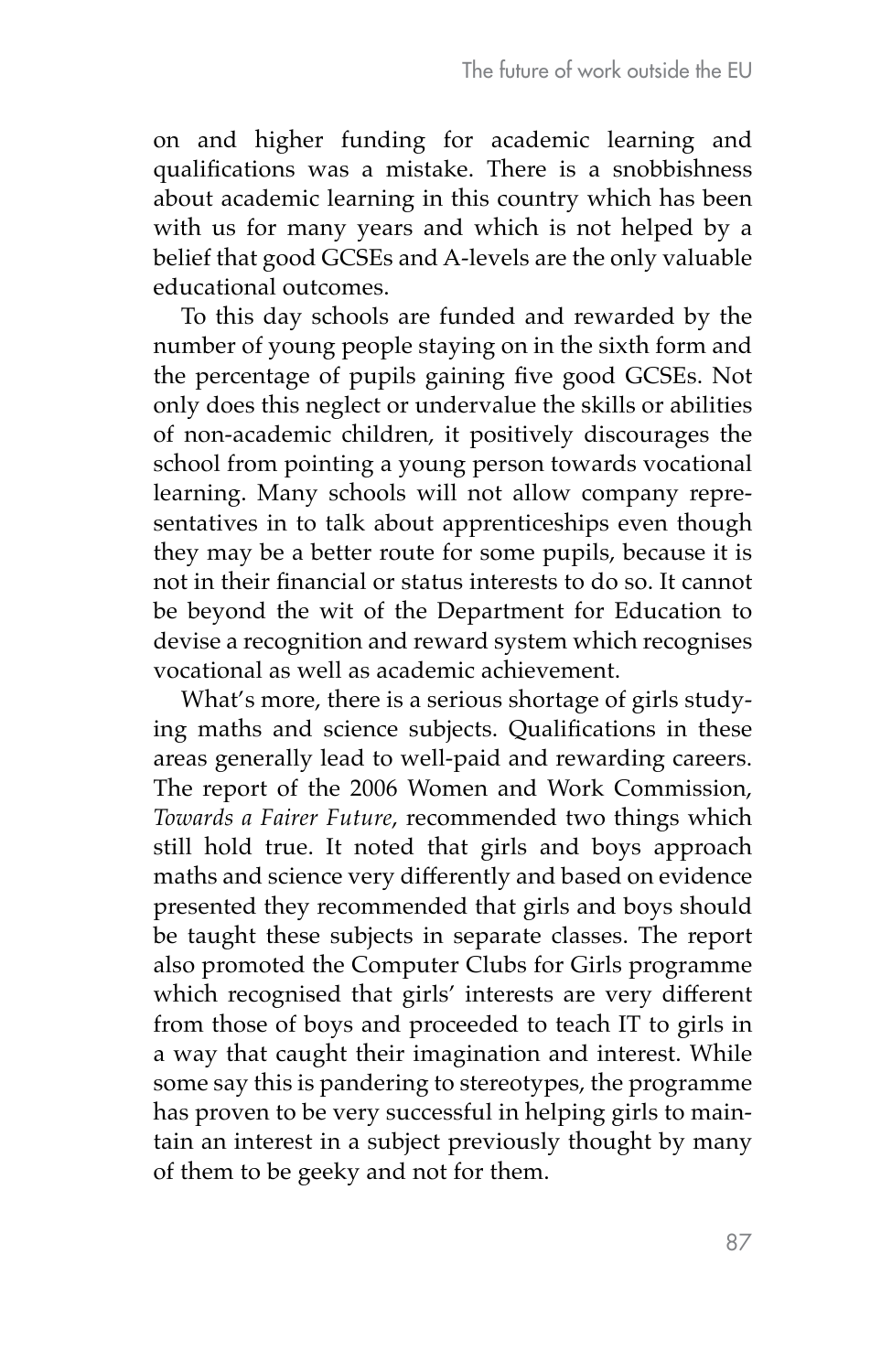Many employers bewail the fact that it is hard to recruit apprentices. This is not helped by the issues raised above but neither do enough employers cast their nets widely enough to interest or include girls and young women in male dominated areas of work. Women into Science and Engineering (WISE) has done good work helping employers to present images in their publicity material which do not put women off and which would help a female applicant to believe the ad was aimed at her.

Employers must be encouraged to continue with training and apprenticeship opportunities even though many will be feeling financially worried following the Brexit vote. We will never be able to compete on the global stage unless we have a well skilled and engaged workforce and the likelihood of simply importing those skills is fast slipping away. It is more important than ever, then, to invest in a homegrown future.

Alongside a need to improve the skills base we need to more seriously address the productivity gap. As Nita Clarke of the IPA writes elsewhere in this pamphlet, employee engagement is the missing piece of the productivity puzzle. Back in 2011, David Cameron launched an initiative entitled 'Engage for Success', which is a not for profit organisation standing for better work and better working lives which it promotes through events and its website.

It is said that the preponderance of low-paid lowskilled work is at the heart of our poor productivity performance. Improving skills and helping people to feel valued automatically encourages a feeling of ownership which in turn produces a greater willingness to contribute to the greater good of the workplace or company. Much of the work done by the IPA on this subject is carried out in conjunction with the relevant trade union, demonstrating that the presence of a union with good relations with the employer is not a substitute for an understanding of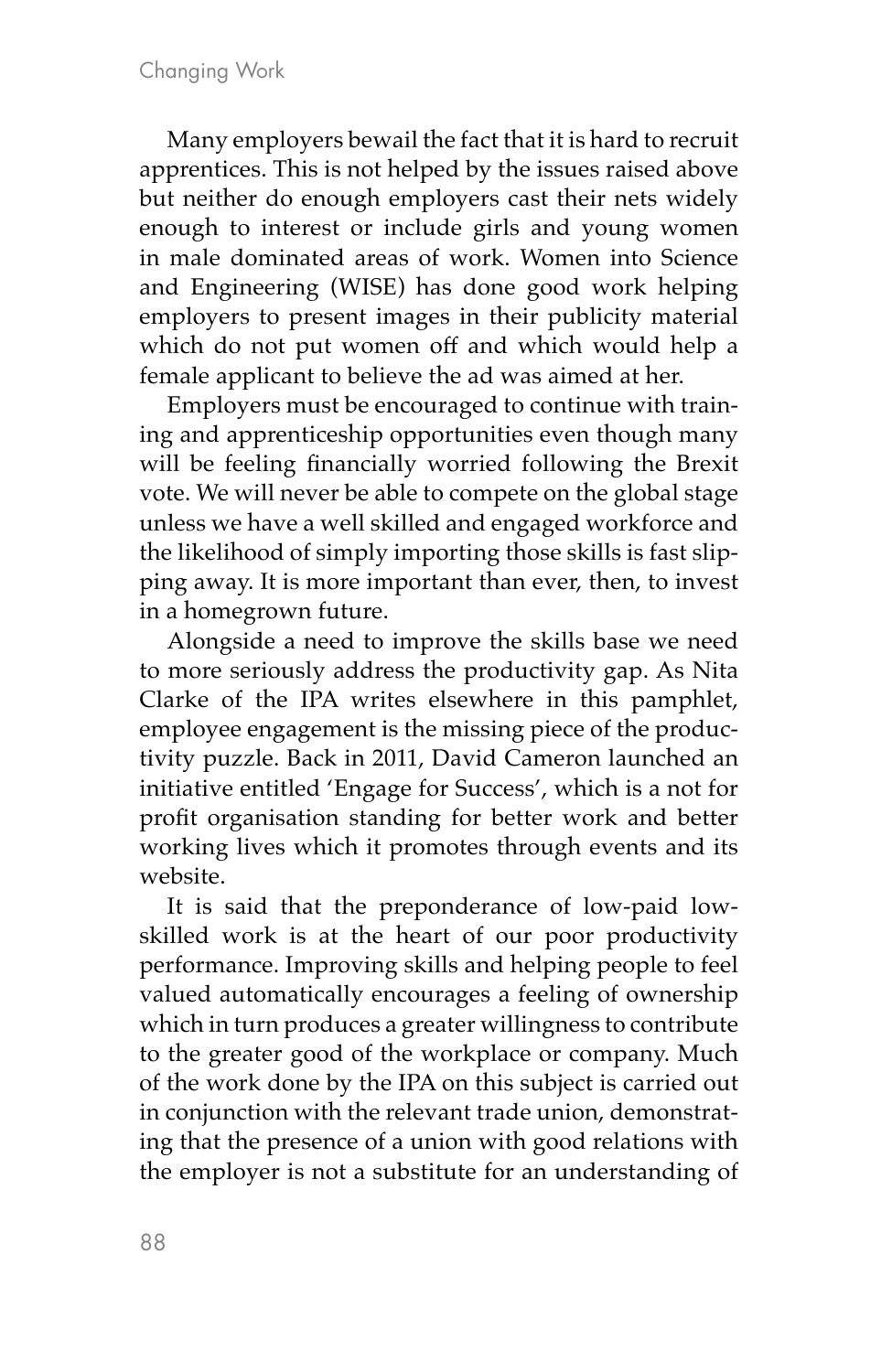the value of engagement. The best of all worlds would encourage both.

The government's Catapult High Value Manufacturing Scheme, which is designed to enable innovative ideas to be translated into products, is helping employers and others to research new and innovative ways of using the latest technological ideas and equipment. Its strategy encompasses developing large scale projects to help transform major manufacturing markets and supply chains, to create collaborative relationships with universities and research councils and to strengthen capability and competence. This initiative is welcome and to be supported and encouraged. We will need to be at the top of our manufacturing game if we are to broker good trade deals with our international competitors in our post-Brexit future.

Digital platforms, which constitute what is known in the EU area as the 'collaborative economy', are a fast growing part of the casual, slightly loose employment life based upon an individual and a client connecting together to do short, task-based work. The EU has expressed concern about the possible lack of adequate consumer and social protection in the collaborative economy and has conducted a consultation exercise and run workshops to identify issues and develop a deeper understanding of the implication of the growth of this sector of the economy.

Guidance and rules are likely to be introduced by the EU to ensure protection of the users of the digital economy across Europe. But once the UK is outside of the EU, where will the protection for UK citizens come from? And given that technology does not respect or understand borders between nations, how will UK citizens be protected from wrongdoing on inter-European deals?

Many protections for UK employees stem from Europe. Within months of the Labour government being elected in 1997, the social chapter was introduced with a great fanfare from the trade union movement. It gave UK citizens access